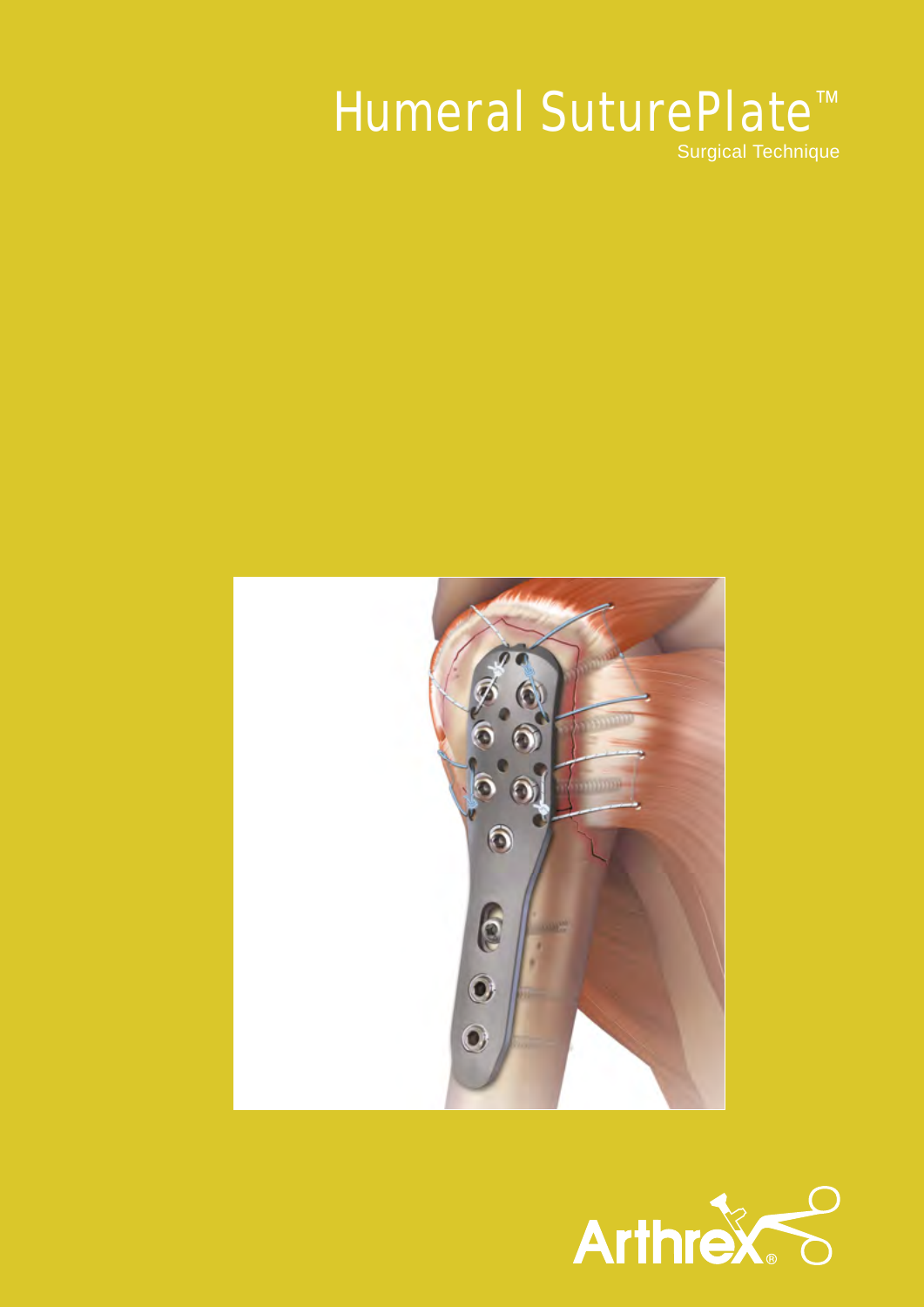# **Content**

| 04 |
|----|
| 05 |
| 06 |
|    |
| 08 |
| 09 |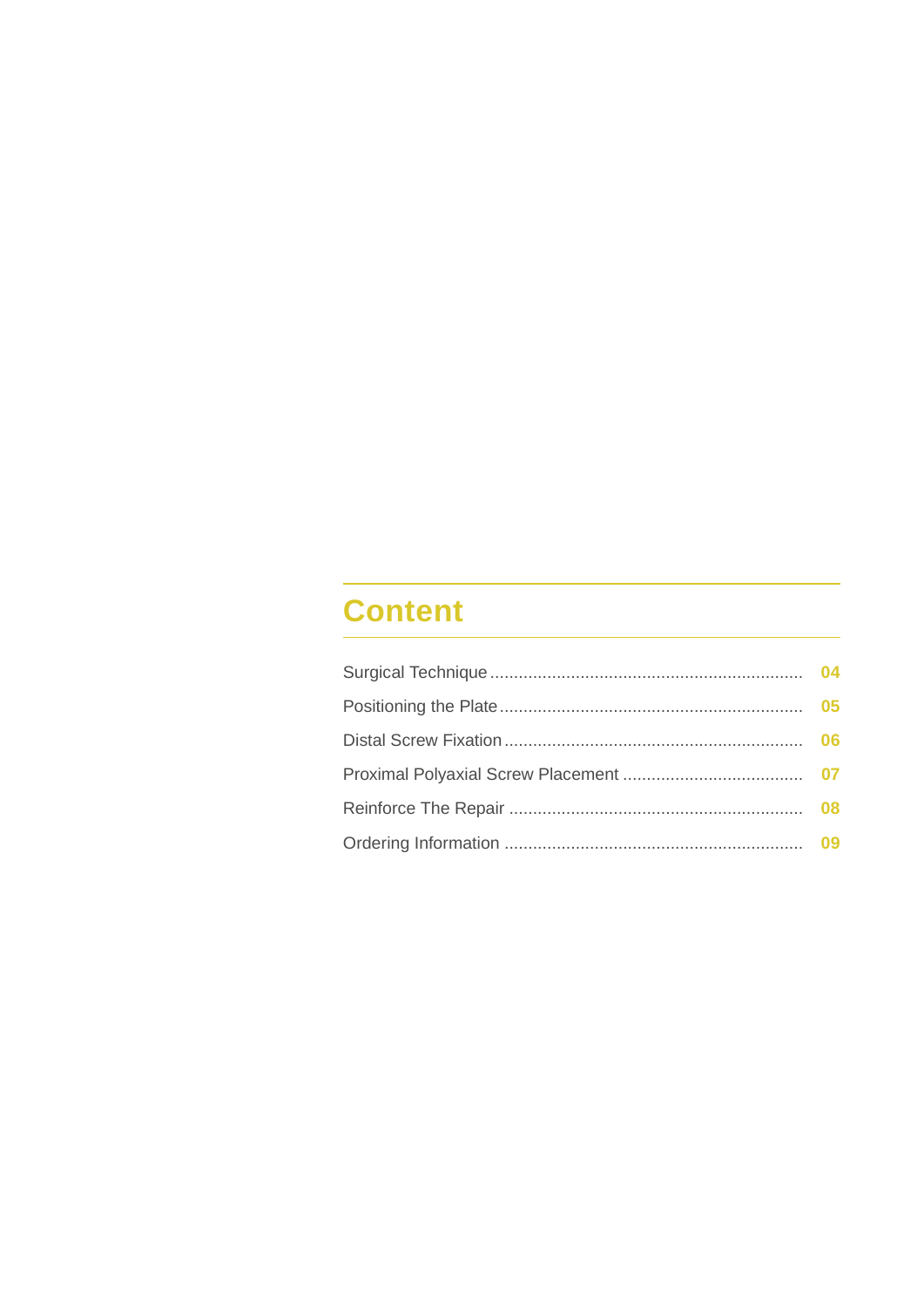**The Humeral SuturePlate is an anatomically designed, low profile, titanium polyaxial locking plate and screw system.**

FiberWire suture kits containing either color-coded #2 or #5 FiberWire sutures, with needles swedged on each end, are available to facilitate suturing the soft tissue to the plate after it has been put in place.

Multiple chamfered suture eyelets along the margin of the plate allow the surgeon to pass FiberWire suture after the plate has been fixed to bone.



Variable angle-locking is achieved by threading the tapered locking screws into the spherical bushings. The tapered head will expand the bushing, locking the screw to the plate. Non-locking screws are provided and can be placed in any screw hole.



The polyaxial bushings offer the surgeon the freedom to direct the screws within the anatomical template, based on the fracture pattern and bone quality for better fixation.

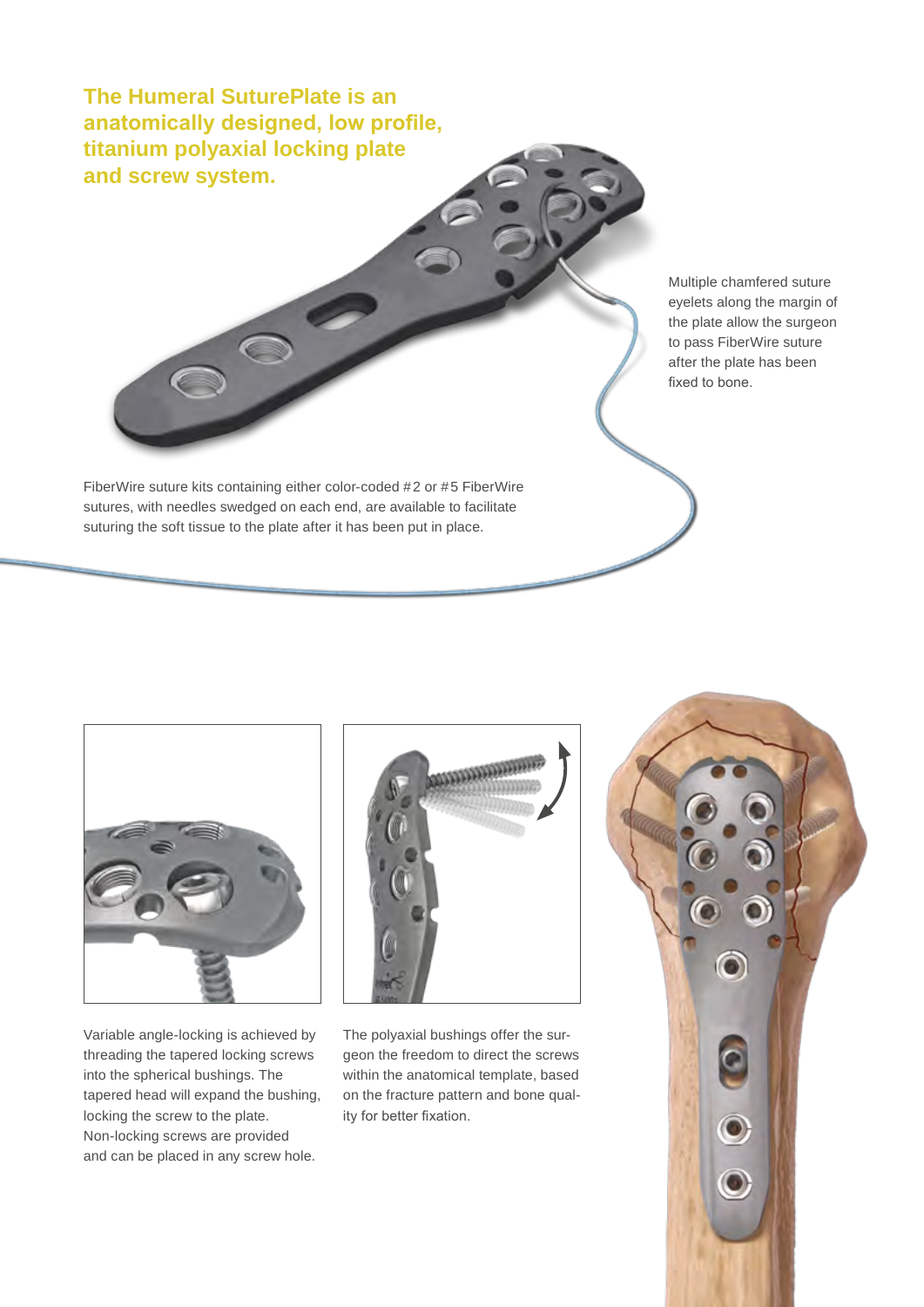#### **Proximal Humeral Fracture Repair**

Fractures of the proximal humerus are a common fracture type. These fractures are classified based on anatomic location, mechanism of injury, displacement of the fracture fragments and vascular supply. While some fractures of the proximal humerus are treated nonoperatively, many need operative treatment, including displaced two-, threeand four-part fractures. Three- and four-part fractures commonly occur in the elderly who typically have very poor bone quality. Locking plates provide improved stability, even in patients with poor bone quality, while nearly eliminating the issue of screws loosening. Loss of screw purchase in the bone can result in loss of fracture reduction. Locking plates and screws may also help to reduce the risk of avascular necrosis because the locking plate does not need compressive contact with the bone in order to maintain fracture reduction.

#### **Setup and Patient Positioning**

#### **Indications**

The SuturePlate is indicated for fractures of the proximal humerus.

#### **Patient Positioning**

The patient is placed on the OR table. The beach chair position is recommended. The affected extremity is prepped and draped free in the normal sterile fashion. An arm holder can also be very helpful to maintain the position of the injured extremity.

#### **Surgical Approach**

The deltopectoral or deltoid-splitting lateral approach are both recommended.

Resting the elbow on the arm board with the upper extremity in 60˚ of internal rotation and slight abduction relaxes the deltoid, to aid in insertion of the plate. The SuturePlate handle may be threaded into the plate to aid in initial positioning.

#### **From the A/P View**

The plate is placed 5-8mm distal to the upper edge of the greater tuberosity at the rotator cuff insertion. Note: Care must be taken to avoid placing the plate too high because this will increase the risk of subacromial impingement. Conversely, care must be taken not to place the plate too low. Placing the plate too low could prevent optimal screw placement in the proximal fracture fragment(s).

#### **From the Lateral View**

The plate is centered against the lateral aspect of the greater tuberosity, immediately lateral to the bicipital groove. The deltoid insertion may need to be elevated for optimal placement of the five-hole plate.



Preoperative



Postoperative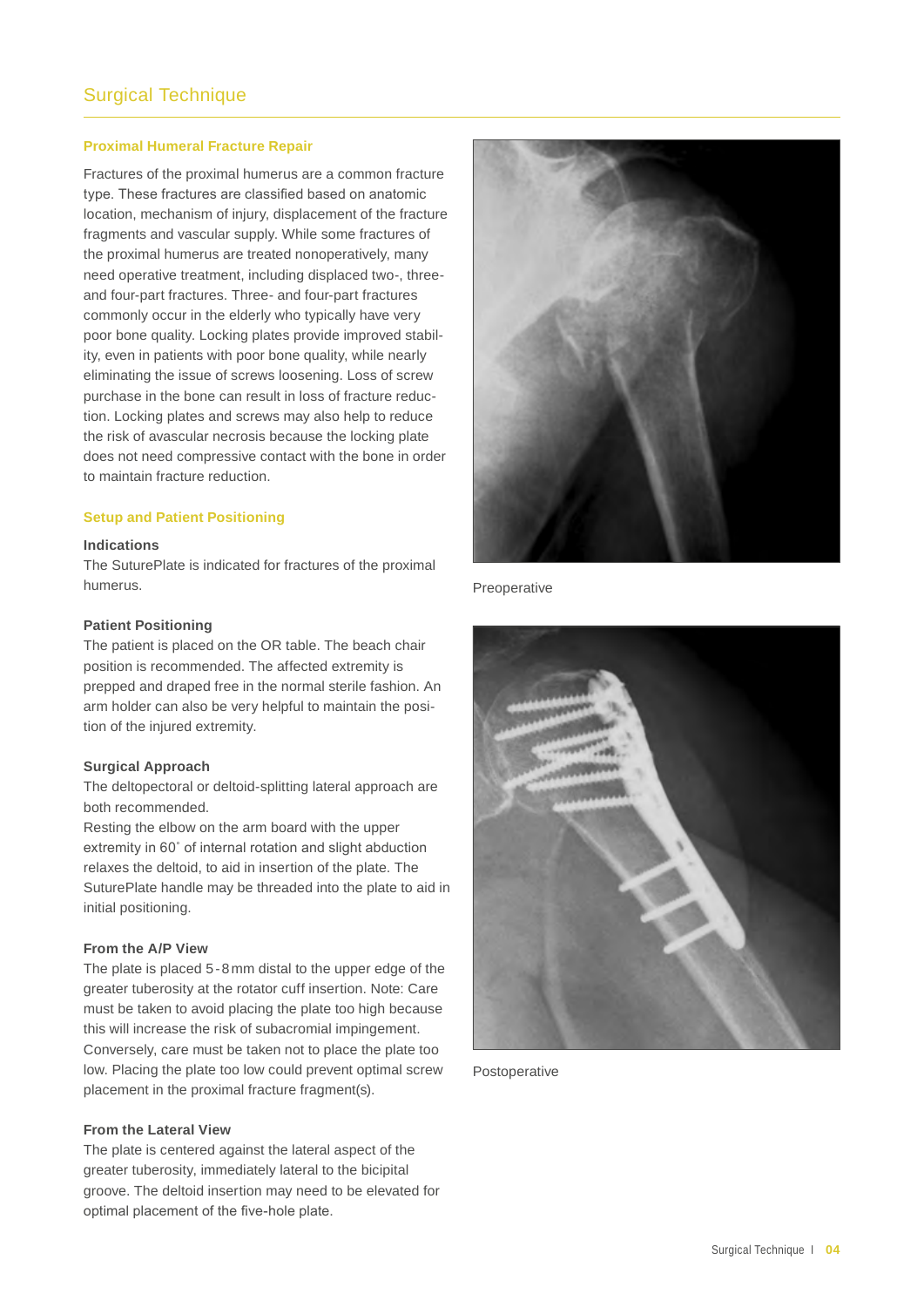## Positioning the Plate



#### **Reduction of the Fracture**

Reduce the fracture and use image intensification to confirm reduction. The fracture fragments can be provisionally fixed and manipulated with K-wires. Place the K-wires in a manner that will not interfere with the placement of the plate.

Note: Care must be taken not to damage the vascularity of the fracture. The anterohumeral circumflex vessel provides the majority of the blood supply to the articular segment.

#### **Temporary Fixation**

1.6mm K-wires and ball wires are provided to temporarily fixate the plate to the bone, while maintaining reduction. The self-drilling temporary compression device can be used through the oblong hole to easily manipulate the position of the plate while compressing the shaft to the bone.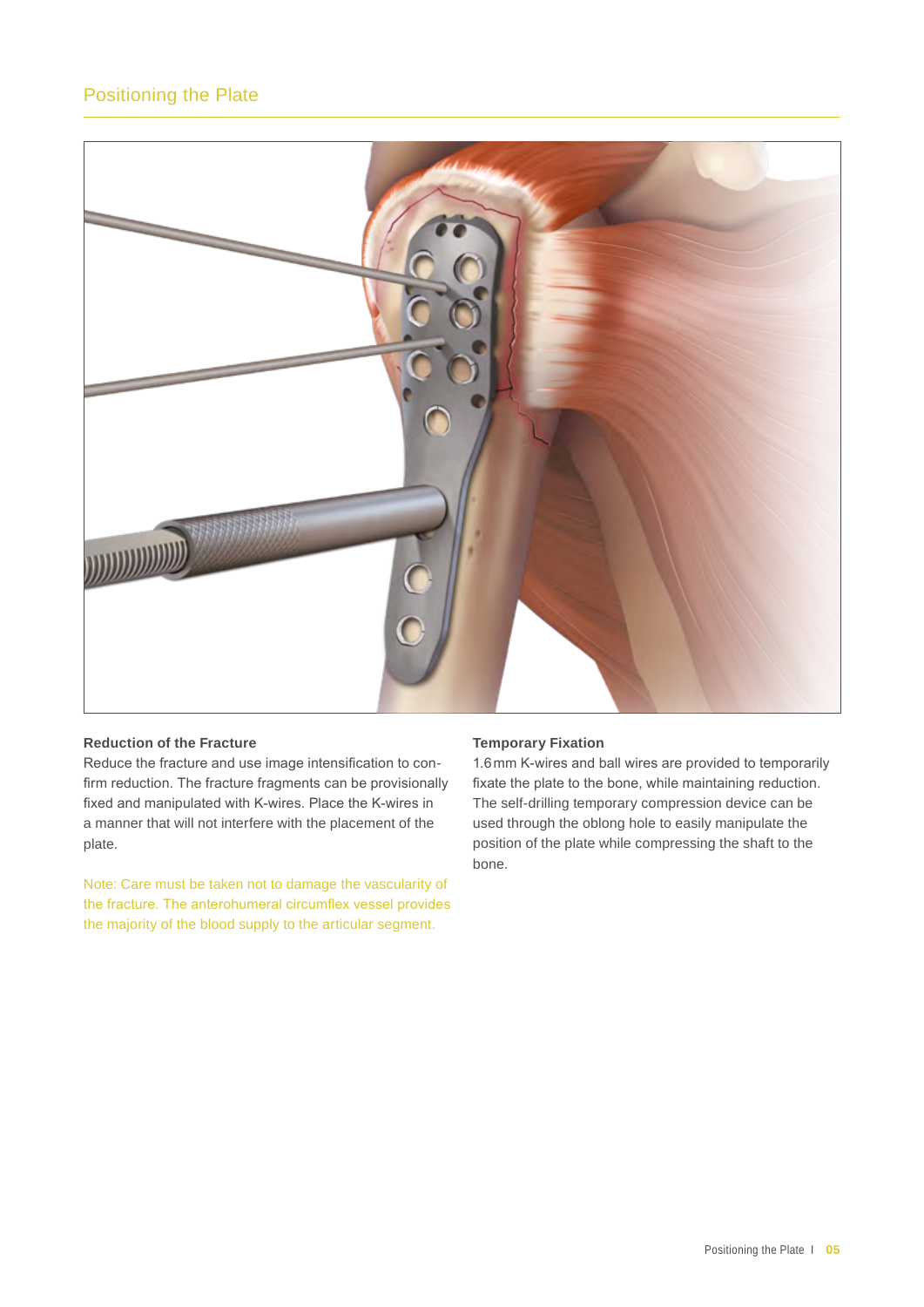

Initial screw placement depends on the fracture type and the reduction obtained. Most commonly, the distal aspect of the plate is fixed to the distal shaft fragment using the oblong hole and a 3.5mm cortical screw to help control the height position of the plate. The use of image intensification is recommended during plate and screw placement.

For all distal screw holes, prepare a bi-cortical hole with the drill guide and 2.5mm drill. The screw depth gauge is used to determine the correct length of the screw. The screw is installed with the hex screw driver shaft and tear drop handle or torque driver. The cortical screws will compress the plate to the bone and maintain the desired position. The locking screws should be inserted flush with the bushing.

When using the temporary compression device, the screw length can be read directly from the instrument. Remove the device and insert the non-locking screw through the existing oblong hole.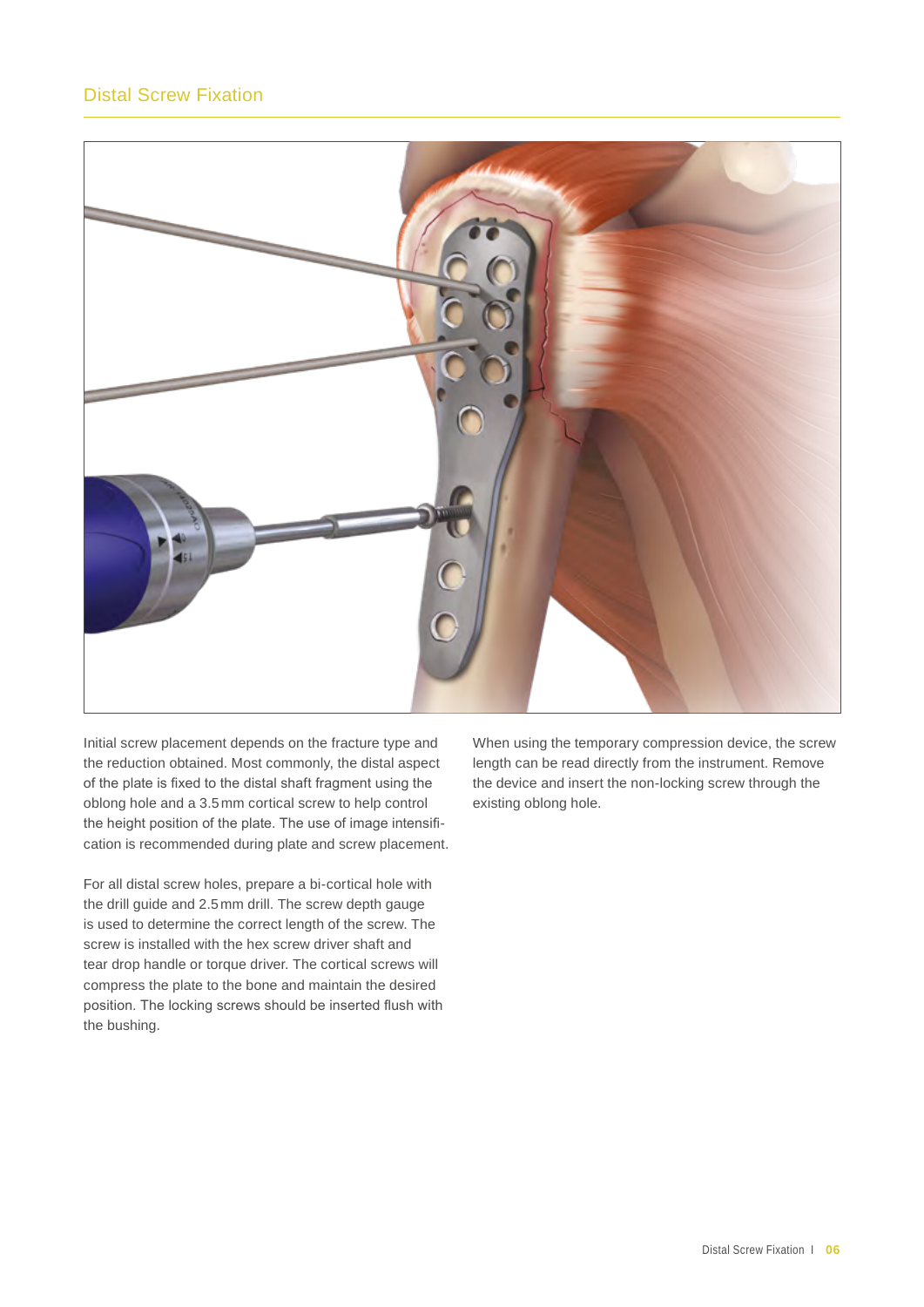

The polyaxial bushings in each hole provide multidirectional locking or non-locking capability of the plate/screw construct to the bone. The drill guides can angulate the bushing to the desired screw trajectory. Ideally, the proximal screws should create a scaffold within the humeral head alongside and around the subchondral bone.

Prepare the hole with the 2.5mm drill. The drill tip should not pass the subchondral bone. **Pearl: Drill the lateral cortex under power and reengage the drill with the tear drop handle. Manually advance the drill to the desired depth.**

Screw length is determined from referencing the laser line on the drill with the graduations on the threaded drill guide or from using the proximal screw depth gauge referencing off the back of the drill guides. The locking or non-locking 3.5 mm cortical screws or 4 mm cancellous locking screws can be used through the bushing holes. The locking screws are installed with the torque driver and should be inserted flush with the bushing. The K-wires are removed once secure fixation of the plate is achieved. A pin extractor is provided for easy K-wire removal.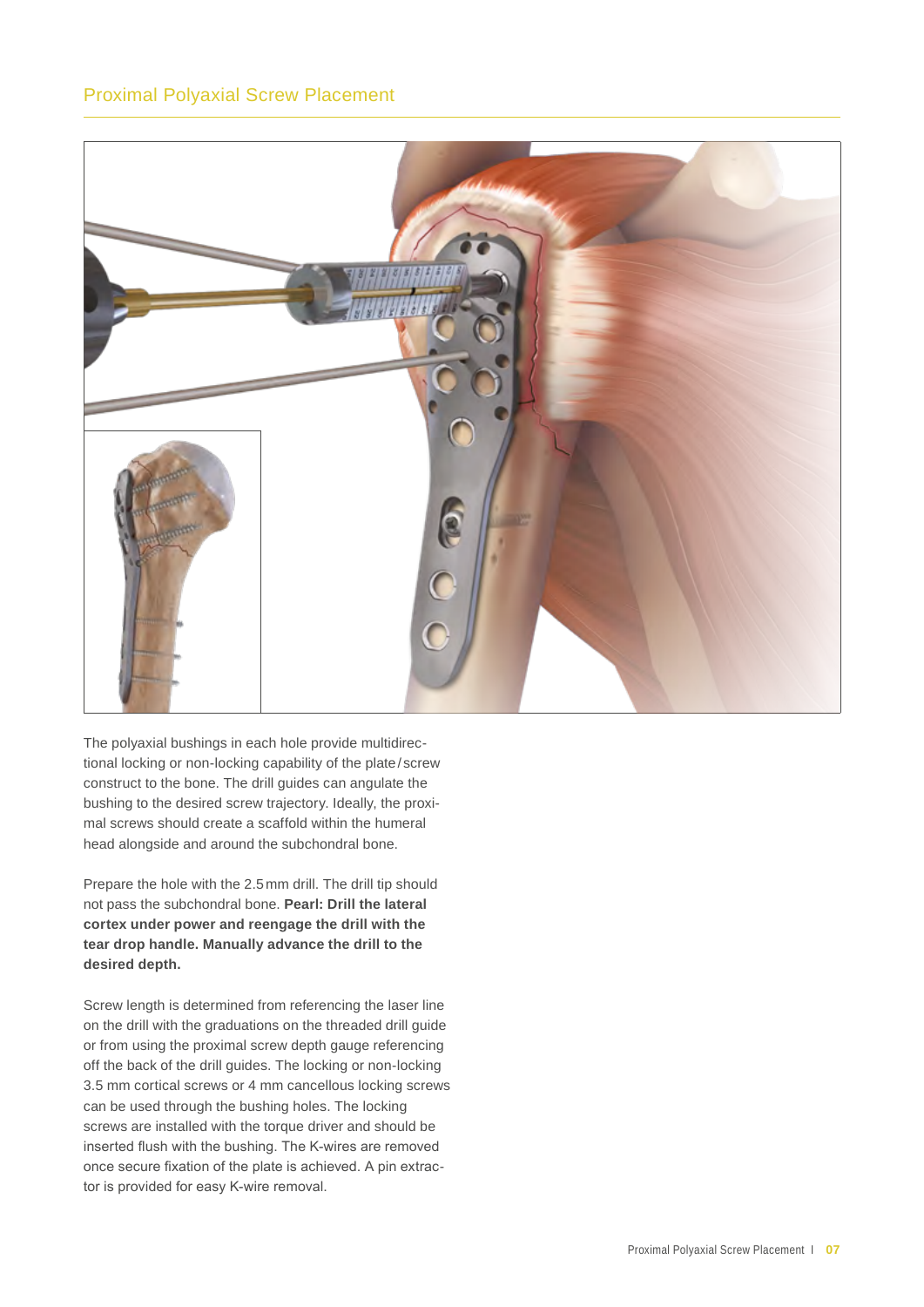## Reinforce the Repair



There are multiple FiberWire options available to facilitate suturing the soft tissue to the plate. The FiberWire suture kit is available with color-coded #2 FiberWire sutures with needles. The needles are size-matched to the multiple chamfered holes along the margin of the plate, allowing the sutures to be passed after the plate is securely fixed to the bone.

A #5 FiberWire is also available for use with the SuturePlate. It has a large cutting needle on one end for tissue passage and a smaller needle on the other end for passage through the plate.

For fractures of the greater tuberosity, FiberWire is passed through one of the upper lateral suture holes and then through the supra- and/or infraspinatus tendons adjacent to the bone/tendon junction. The FiberWire is passed back through one of the suture holes on the plate and tied. For fractures of the lesser tuberosity, FiberWire is passed through the subscapularis tendon at the tendon-bone interface in a similar fashion.

#### **Plate Removal**

The sutures are detached from the construct and the screws are removed using a 2.5mm hex driver. In case of screw hex stripping, a 2.5mm easy-out is provided with the set.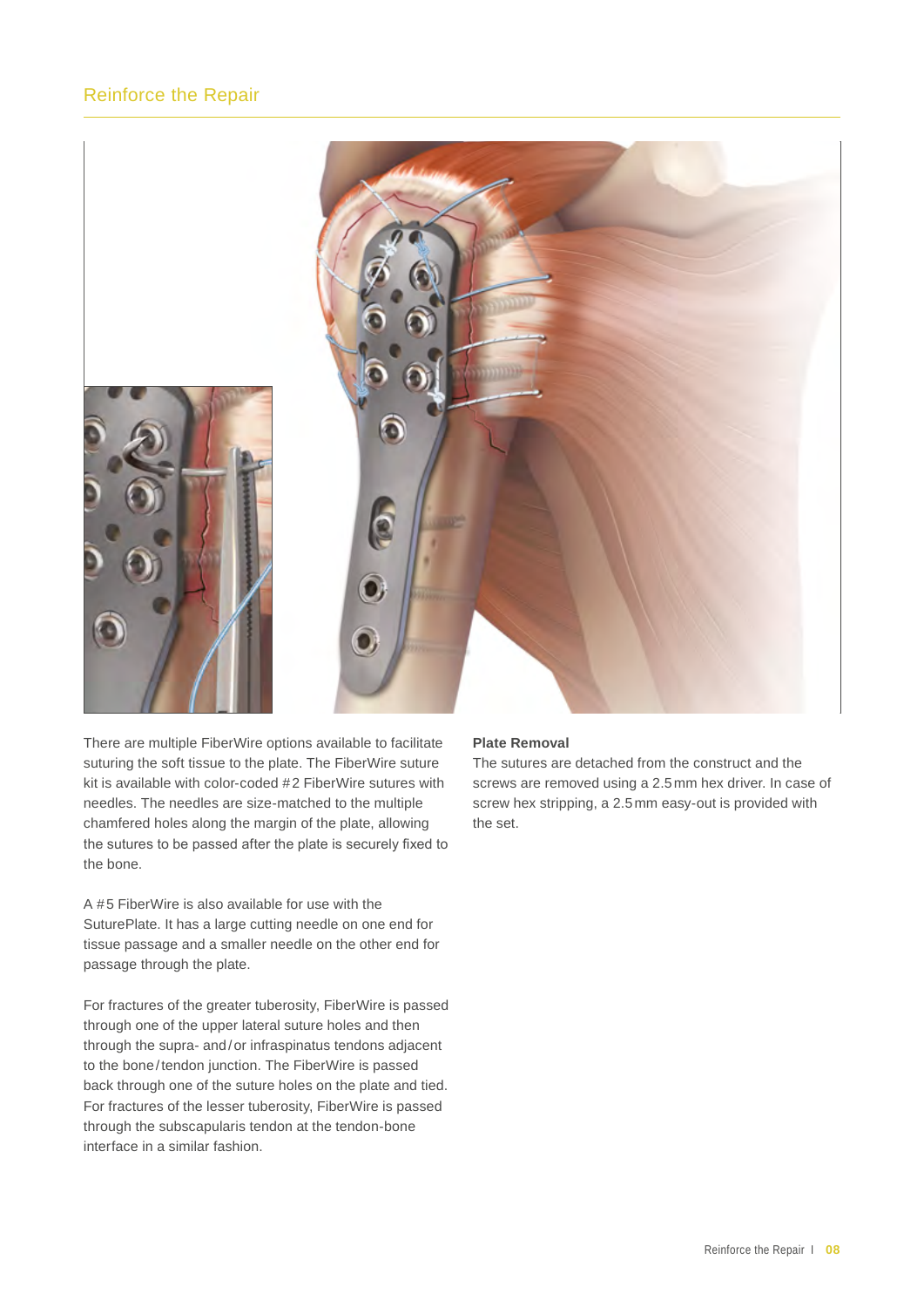| <b>Product Description</b>                                                           | <b>Item Number</b>    |
|--------------------------------------------------------------------------------------|-----------------------|
| Humeral SuturePlateTM II Set (AR-14003S)                                             |                       |
| Pin extractor                                                                        | AR-14016PE            |
| Drill bit, 2.5 mm                                                                    | AR-8943-13            |
| Hex screw driver shaft, 2.5 mm, AO connection                                        | AR-14025              |
| Torque Driver Handle AO connection 1.5 Nm                                            | AR-14025AO            |
| Tear drop handle with AO connection                                                  | AR-2001AO             |
| SuturePlate™ positioning handle                                                      | AR-14024              |
| Depth quide for distal cortical screws only                                          | AR-14100G             |
| Depth guide for proximal screws                                                      | AR-14013              |
| Threaded drill quide                                                                 | AR-14012              |
| SuturePlate™ drill guide, 2.5 mm                                                     | AR-14029              |
| Temporary compression device                                                         | AR-14023TCD           |
| Screw holding sleeve                                                                 | AR-8943-11            |
| Humeral SuturePlate™ instrumentation case                                            | AR-14003C             |
| Plates, Screws and Disposables                                                       |                       |
| Humeral SuturePlate™, 3-hole                                                         | AR-14003(-ST)         |
| Humeral SuturePlate™, 5-hole                                                         | AR-14005(-ST)         |
| Cortical locking screw, 3.5 mm x 16 - 40 mm (2 mm increments), 45 mm and 50 mm       | AR-14116 to 50(S)     |
| Cancellous locking screw 4 mm x 24 - 56 mm (2 mm increments)                         | AR-14224 to 56(S)     |
| Cortical screw, 3.5 mm x 16 - 40 mm (2 mm increments), 45 mm and 50 mm               | AR-14116NL to 50NL(S) |
| Terminally threaded pin, 2.8 mm                                                      | AR-2521               |
| K-wire, 1.6 mm x 15 cm                                                               | AR-14016              |
| K-wire with ball, 1.6 mm x 15 cm                                                     | AR-14016B(S)          |
| Easy-out for 2.5 mm hex screw                                                        | AR-1994-25            |
| Compatible FiberWire® with Needles                                                   |                       |
| FiberWire® suture kit for SuturePlate™                                               | AR-7214               |
| #5 FiberWire®, 96.5 cm with cutting and tapered needles                              | AR-7213               |
| #2 FiberWire®, blue, 96.5 cm with tapered needle                                     | AR-7200               |
| #2 FiberWire®, blue, 96.5 cm with two tapered needles                                | AR-7205               |
| #2 TigerWire®, white/black, 96.5 cm with two tapered needles                         | AR-7205T              |
| #2 FiberWire® and TigerWire®, one blue, one white/black, 96.5 cm with tapered needle | AR-7208               |

(S) = sterile option available

(-ST) = sterile option available

Please note that not all products advertised in this brochure / surgical technique guide may be available in all countries. Please ask the Arthrex Customer Service or your local Arthrex Representative before ordering if the desired product is available for delivery. Thank you very much.